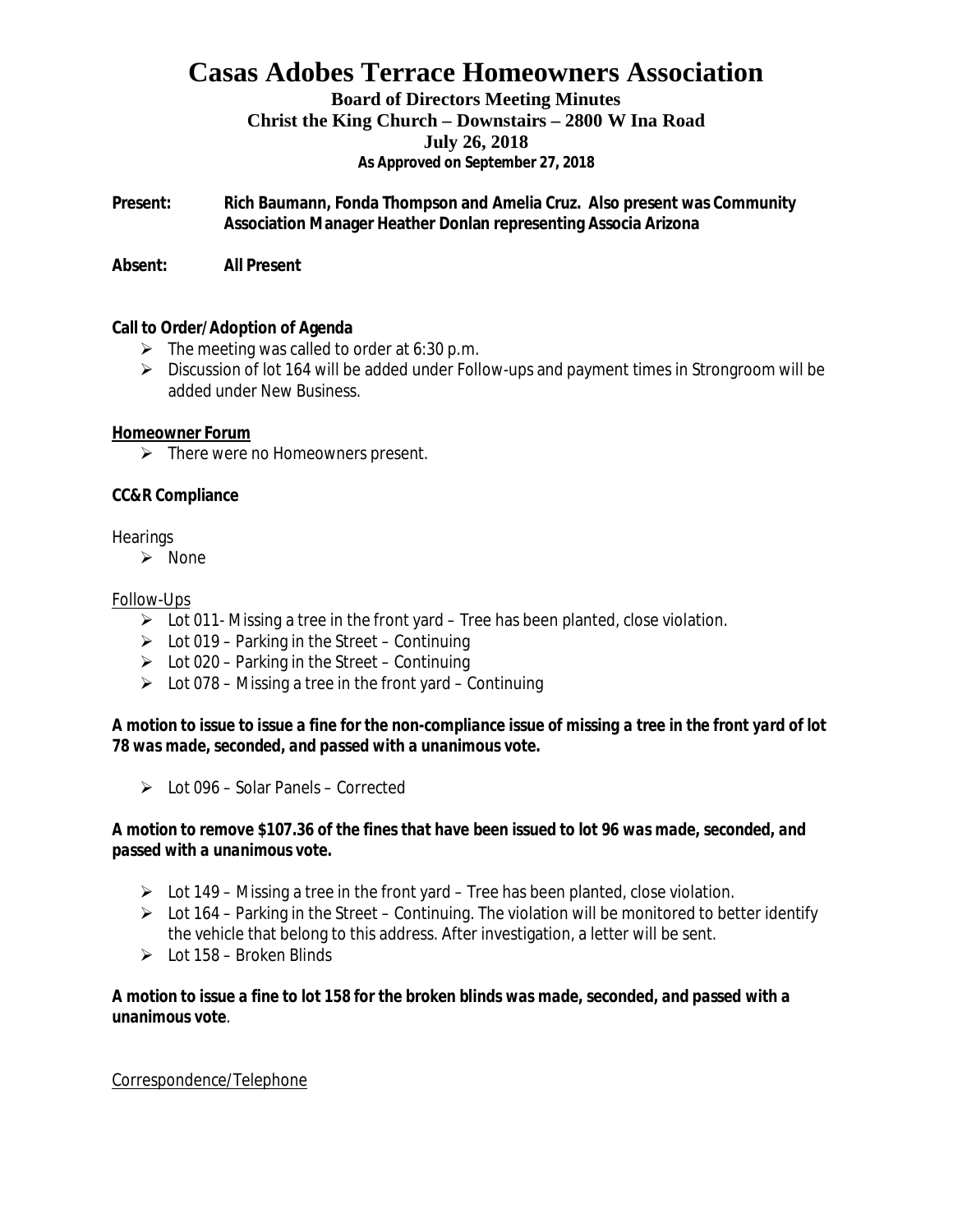## **Board of Directors Meeting Minutes**

#### **Christ the King Church – Downstairs – 2800 W Ina Road**

#### **July 26, 2018**

**As Approved on September 27, 2018**

- $\triangleright$  Lot 109 Reconsideration for Fines Issued. The Homeowner submitted a statement to the Board.
- $\triangleright$  The Board was provided with a current account history.
- $\triangleright$  Vehicles associated with this property continue to park in the street.
- $\triangleright$  Management was directed to remind the homeowner of the parking requirement and to remind the Homeowner the meeting date is posted on the web-site along with a posted sign at each entrance.

*A motion to not accept the request for reconsideration was made, seconded, and passed with a unanimous vote.*

## **Approval of Minutes**

*A motion to approve the May 24,2018 minutes with several corrections was made, seconded and passed with a unanimous vote.*

*A motion to adopt the April 3, 2018 and June 5, 2018 ACC minutes as presented was made, seconded and passed with a unanimous vote.*

**Financial Report**

- $\triangleright$  The April 2018, May 2018 and June 2018 financials were provided to the Board for review.
- $\triangleright$  As of June 30, 2018 Operating funds total \$53,347.34.
- $\triangleright$  The total amount for all Reserve funds total \$54,189.01.
- $\triangleright$  Delinquencies were discussed.
- $\triangleright$  Management was requested to email a current delinguency report.

**The April 2018, May 2018 and June 2018 financials were accepted as presented.**

**Officer, Committee and Management Reports**

Officers Report

- $\triangleright$  The Board remains concerned with charges for Delinguency notices which are fees associated on the Exhibit A from Associa Arizona.
- Ø Management explained these fees have been reduced for Casas Adobes Terrace. All charges are added to the Homeowners account.
- $\triangleright$  Additional concerns include the transfer packet, Stongroom and Town Sq.
- $\triangleright$  A meeting will be scheduled with the Board and Associa Arizona to discuss outstanding issues.
- $\triangleright$  Management was requested to provide the Board with a copy of the 3 Delinguency notices that are sent to Homeowners. Management was also requested to provide the amount of outstanding Handling Charges that have not been paid.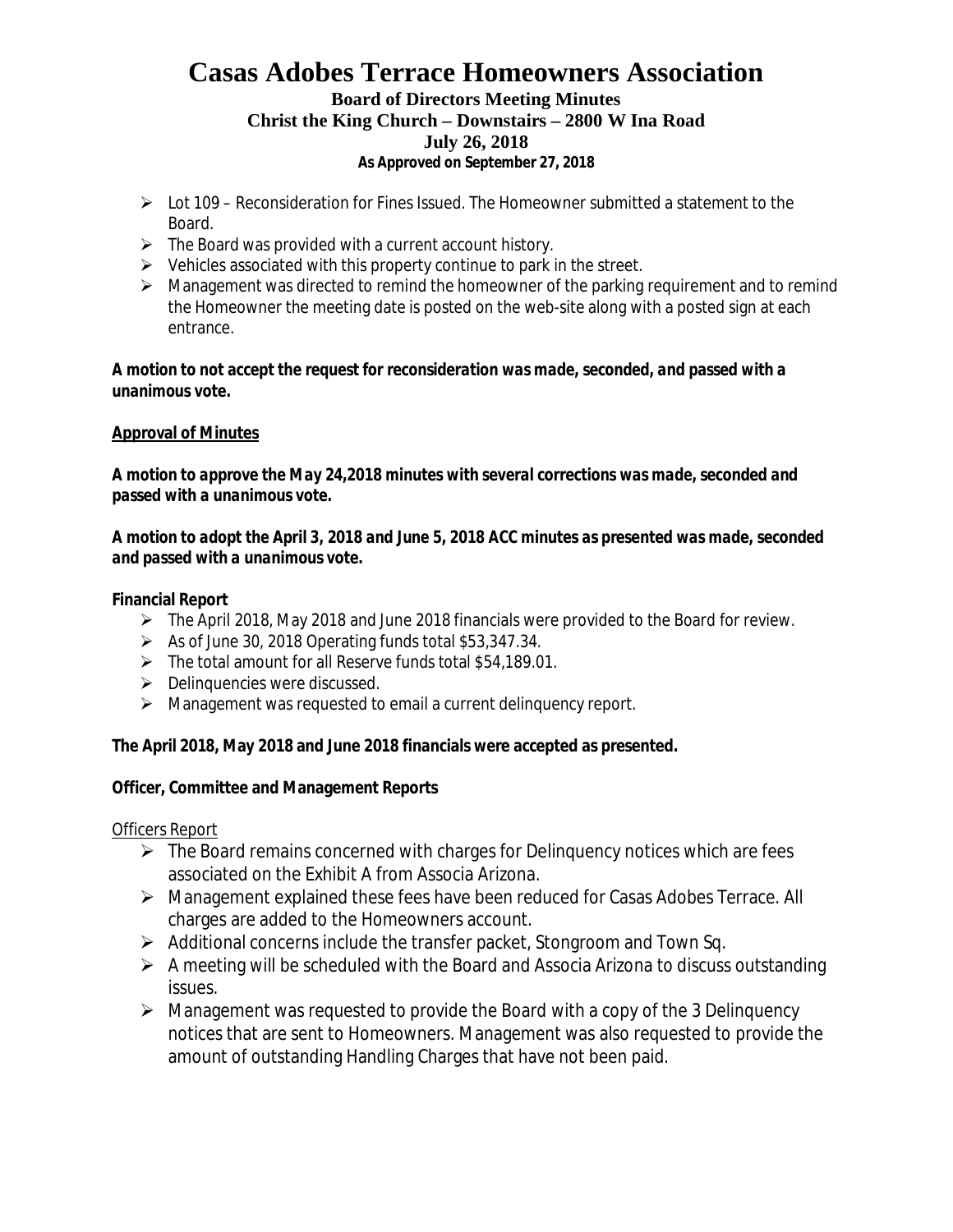### **Board of Directors Meeting Minutes**

### **Christ the King Church – Downstairs – 2800 W Ina Road**

#### **July 26, 2018**

**As Approved on September 27, 2018**

## ACC

 $\triangleright$  Minutes were provided.

## Landscape

 $\triangleright$  Complete Landscaping is doing an adequate job. A new supervisor has been assigned to the association.

## Website

 $\triangleright$  No report was given

## Associa

- $\triangleright$  A management report was provide to the Board which documented all management activities since the previous meeting.
- $\triangleright$  There were no questions or corrections.

## **Old Business**

## Lot to Lot Drainage Channel Erosion

 $\triangleright$  This item was addressed at the previous meeting. Will be removed from the next agenda.

## Transfer/Disclosure Packet

- $\triangleright$  Several concerns have been voiced in regards to the current structure of the disclosure packet.
- $\triangleright$  The Governing Documents section has all important association included. With all the resolutions and policies contained in the governing documents, it may be hard for new Homeowners to adequately navigate through the paperwork.
- $\triangleright$  Management and the Board will continue to work on this item. The Board tabled this item for further discussion.

## CC&R Violation Letter/Policy Discussion

 $\triangleright$  This item was tabled for a working session.

## **New Business**

## Trash Contract Up For Renewal October 1st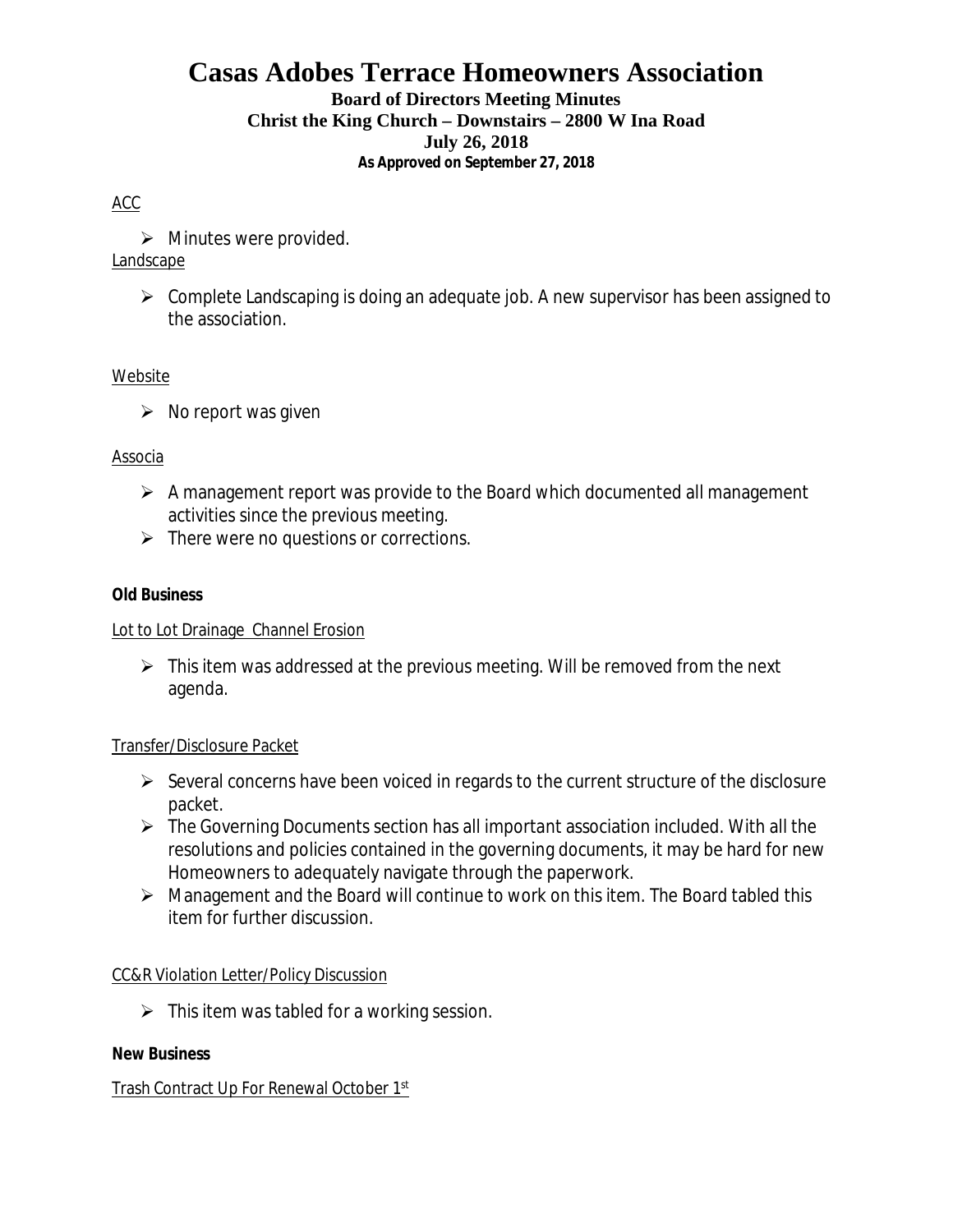#### **Board of Directors Meeting Minutes**

## **Christ the King Church – Downstairs – 2800 W Ina Road**

## **July 26, 2018**

**As Approved on September 27, 2018**

- $\triangleright$  The current contract with Waste Management will expire October 1, 2018
- $\triangleright$  Management has been in contact with Julie Fanning with Waste Management to discuss the terms of a new potential contract.
- $\triangleright$  Once a proposed contract has been received, it will be given to the Board for review. Members of the Board would like to meet to with Waste Management prior to anything being signed.

## County Transportation

- $\triangleright$  The roads throughout the association are scheduled to be resealed in September 2018.
- $\triangleright$  The county has removed a stop sign at the corner of Camino Ivanna and Calle Lucinda.
- $\triangleright$  The Board has made requests to have several intersections in the association designated as a four-way stop.
- $\triangleright$  Many complaint of speeding vehicles have been brought to the attention of the association. The installation of speed bumps will require 60% of property owners in the traffic input area must show an interest to have speed bumps installed. The association will be responsible to pay for the installation.

## Payment Times in Strongroom

- $\triangleright$  Concerns remain with the invoice processing in Strongroom.
- $\triangleright$  Management confirmed the standard processing time is 7 to 10 business days, from receiving the invoice to issuing the payment.
- $\triangleright$  The Bylaws of Casas Adobes Terrace required 2 signatures on each check which does not meet the requirement of setting the utilities on auto payment.
- $\triangleright$  Management will monitor all invoices to ensure the processing time continues to meet the standard.
- $\triangleright$  The Board and Management will research additional payment options for quicker payment options.

**Next Regular Meeting – Thursday Septmeber 27, 2018**

*With no further business to disucss, a motion to close the meeting at 8:10 was made, seconded and passed with a unamious vote.*

Respectfully submitted by

Heather Donlan, CMCA, AMS